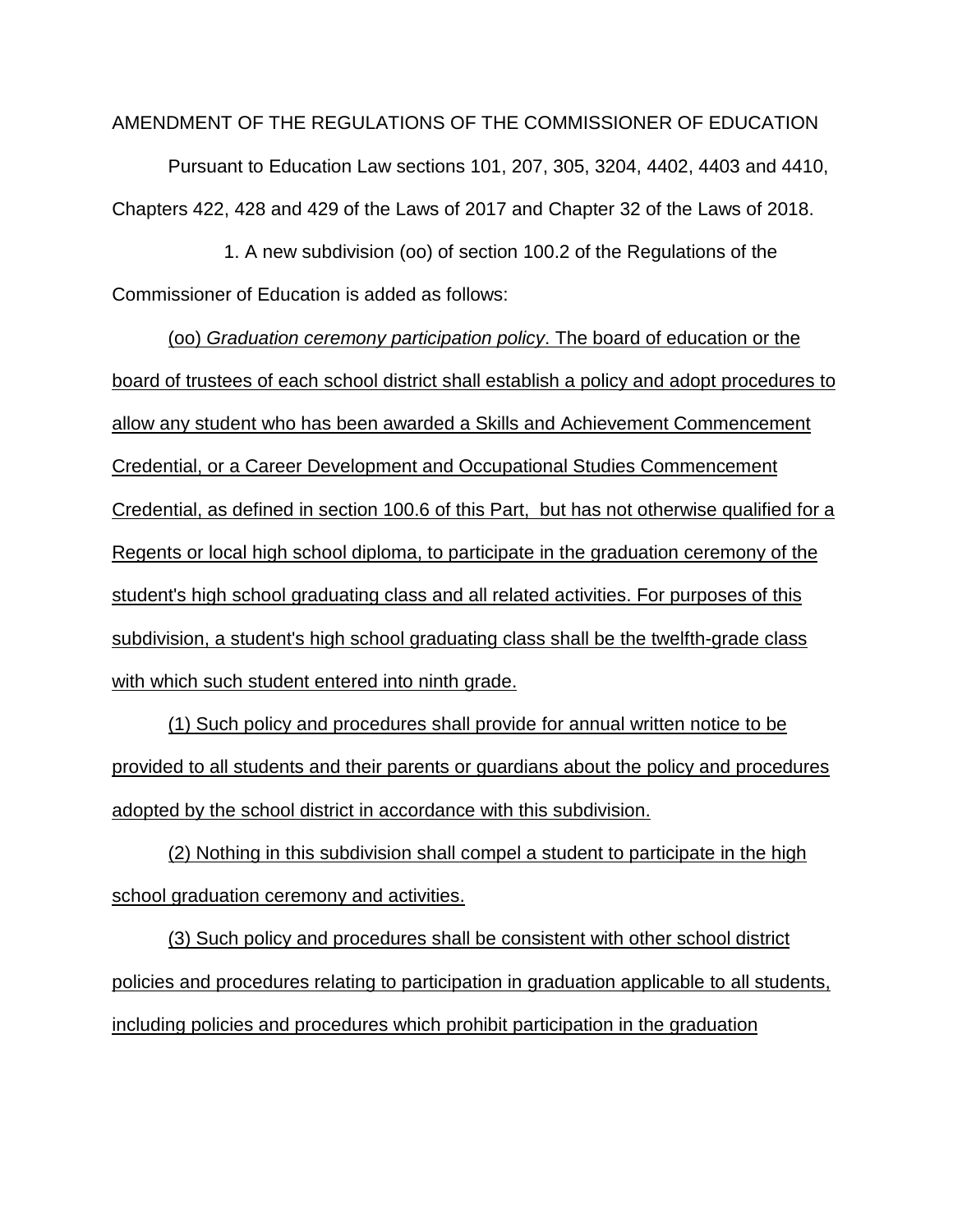ceremony and related activities as a consequence of violating the school district's code of conduct.

2. A new subdivision (ppp) of section 200.1 of the Regulations of the Commissioner of Education is added as follows:

(ppp) *Approved evaluator* means either:

(1) a group of professionals associated with a public or private agency approved by the commissioner pursuant to section 200.7(a) of this Part that are appropriately licensed and/or certified to conduct evaluations of preschool students with disabilities; or

(2) a school district that has staff with appropriate New York State licensure and/or certification to conduct evaluations of preschool students with disabilities.

3. Subdivision (b) of section 200.2 of the Regulations of the Commissioner of Education is amended as follows:

(b) *Written Policy*. Each board of education or board of trustees shall adopt written policy that establishes administrative practices and procedures:

- $(1)$  . . .
- $(2)$  . . .

 $(3)$  . . .

- $(4)$  . . .
- $(5)$  . . .
- $(6)$  . . .
- $(7)$  . . .

[(8) for the appropriate declassification of students with disabilities which must include: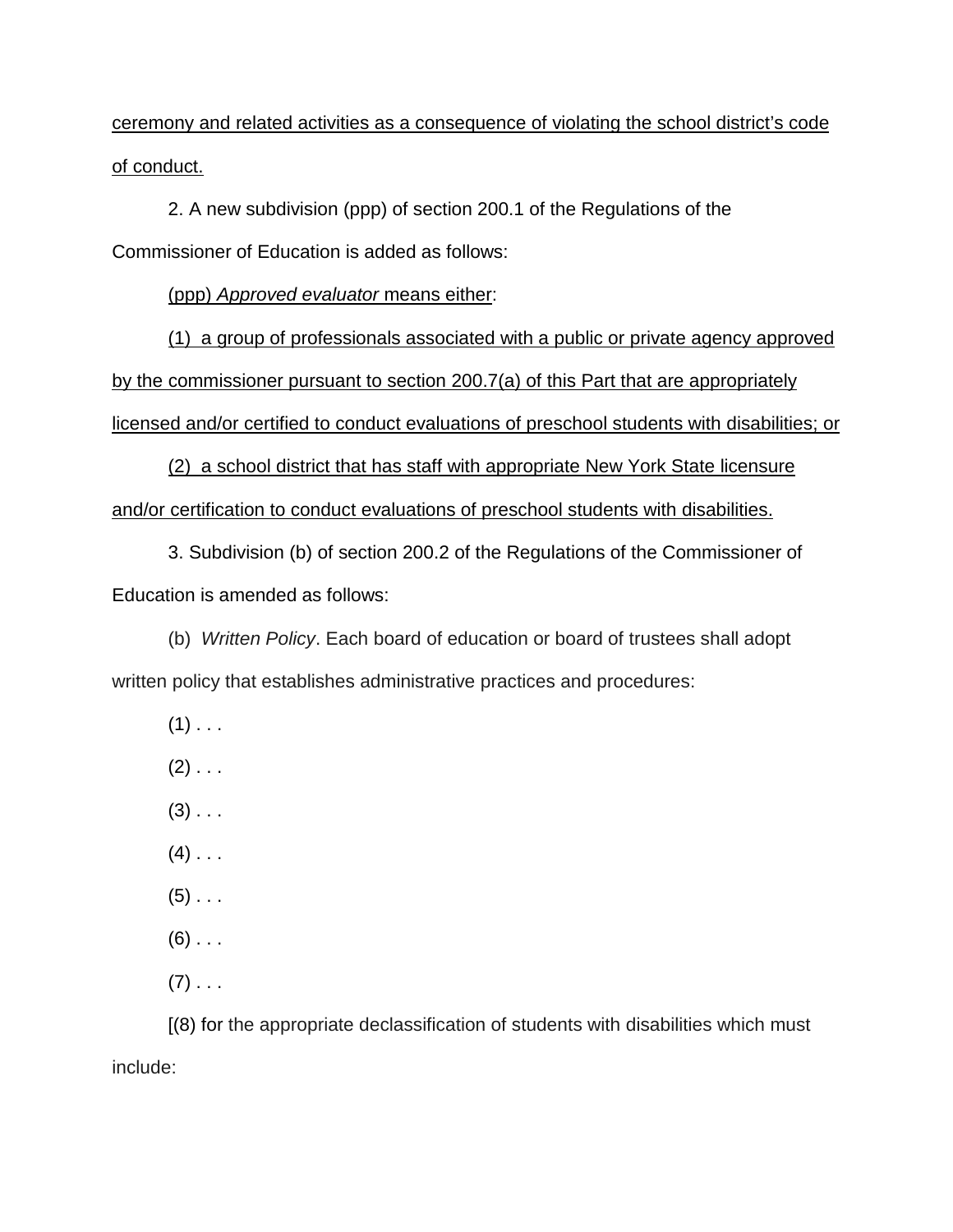(i) the regular consideration for declassifying students when appropriate

(ii) a reevaluation of the student prior to declassification; and

(iii) the provision of educational and support services to the student upon declassification;]

 $[(9)] (8) \ldots$ 

 $[(10)] (9)$ ...

 $[(11)]$   $(10)$  . . .

 $[(12)]$   $(11)$   $\ldots$ 

 $[(13)]$   $(12)$   $\ldots$ 

 $[(14)]$   $(13)$   $\ldots$ 

 $[(15)] (14) \ldots$ 

4. Subparagraph (vi) of paragraph (2) of subdivision (c) of section 200.2 of the Regulations of the Commissioner of Education is amended as follows:

(vi) a description of how the district intends to ensure that all instructional materials to be used in the schools of the district will be made available in a usable alternative format, as such term is defined in paragraph  $[(b)(10)]$   $(b)(8)$  of this section, for each student with a disability at the same time as such instructional materials are available to nondisabled students. To meet this requirement, the district plan may incorporate by reference the plan established by the board of education pursuant to paragraph  $[(b)(10)]$   $(b)(8)$  of this section;

5. Subdivision (e) of section 200.3 of the Regulations of the Commissioner of Education is amended as follows: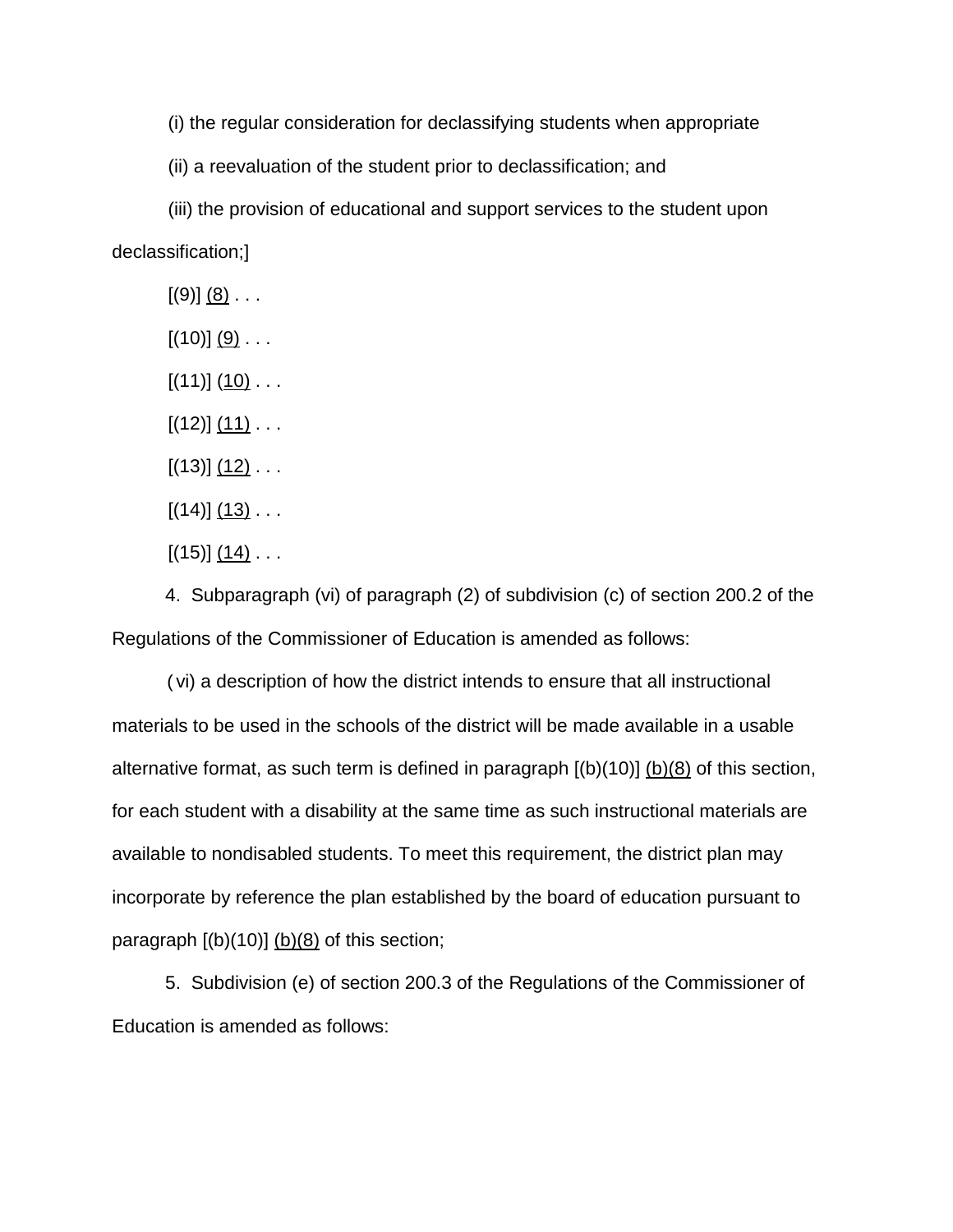(e) Role of the chairperson of the committee. The chairperson of the committee on special education, committee on preschool special education and subcommittee on special education shall preside over a meeting of such committee and carry out the functions of a chairperson identified in this Part and in the Education Law, including but not limited to sections [200.2(b)(11)(iii)] 200.2(b)(10)(iii), 200.4(a), 200.5(b)(1)(i)(c) and, as appropriate,  $200.16(b)(1)$  of this Part, and sections  $4401-a$ ,  $4402(7)(c)$  and, as appropriate, 4410(3) of the Education Law.

6. Subparagraph (i) of paragraph (3) of subdivision (e) of section 200.4 of the Regulations of the Commissioner of Education is amended as follows:

(i) ensuring that each regular education teacher, special education teacher, related service provider, and/or other service provider, as defined in section  $[200.2(b)(11)(i)(a)]$  200.2(b) $(10)(i)(a)$  of this Part, who is responsible for the implementation of a student's IEP, is provided a paper or electronic copy of the IEP prior to the implementation of such IEP or shall be able to access such student's IEP electronically. If the board of education or board of trustees adopts a policy that the student's IEP is to be accessed electronically, then such policy shall also ensure that the individuals responsible for the implementation of a student's IEP shall be notified and trained on how to access such IEPs electronically;

7. Subdivision (i) of section 200.4 of the Regulations of the Commissioner of Education is repealed and a new subdivision (i) is added as follows:

(i) *Referrals to State adult service agencies for certain students with disabilities who have reached the age of 18.* (1) Pursuant to Education Law section 4402(1)(b)(5) and (7), the committee on special education or, in the case of a State-operated school,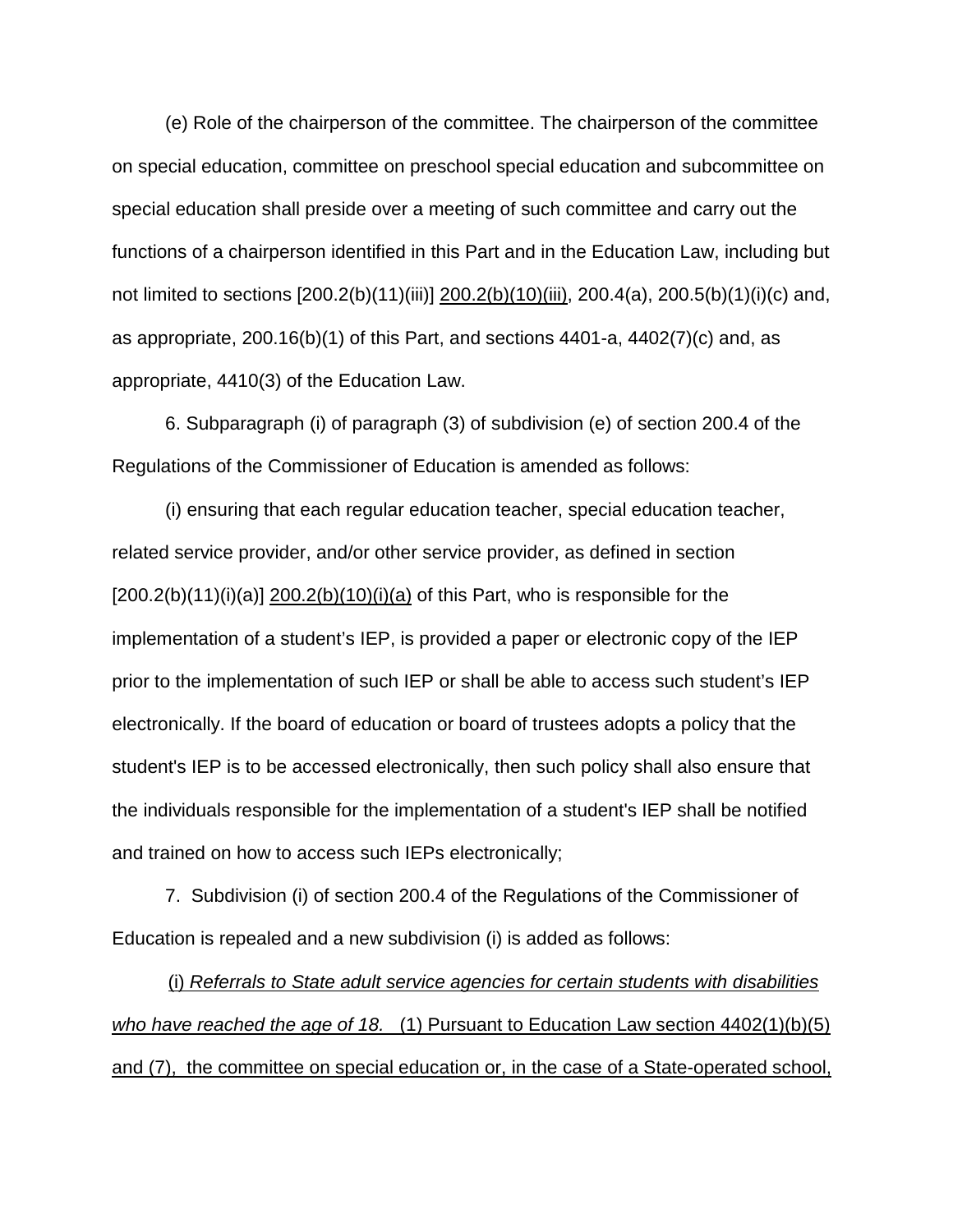the multidisciplinary team shall, with parental consent or consent of a student 18 years of age or older, notify and invite a representative of the Office of Mental Health, Office for People With Developmental Disabilities, or the State Education Department, as appropriate, to participate in the committee on special education meeting for the development of a recommendation for adult services pursuant to section 7.37 or 13.37 of the Mental Hygiene Law; section 398c of the Social Services Law or section 4403 of the Education Law, not later than the annual review prior to the eighteenth birthday of a student with a disability who is placed by the committee or multidisciplinary team in:

(a) a residential program; or

(b) a day program, when the committee or multidisciplinary team has determined that the student is likely to require adult residential services.

(2) The committee on special education or multidisciplinary team shall give the parent or guardian of the student, or a student 18 years of age or older, the opportunity to consent in writing to the release of relevant information to such other public agency or agencies, upon request of such agency or agencies, for purposes of determining appropriateness of an adult program for such student.

(a) For the purposes of this paragraph "relevant information" shall be defined as that information in the possession of and used by the committee on special education or the multidisciplinary team to ascertain the physical, mental, emotional and culturaleducational factors which contribute to the student's disability, including but not limited to:

(i) results of physical and psychological examinations performed by private and school district physicians and psychologists;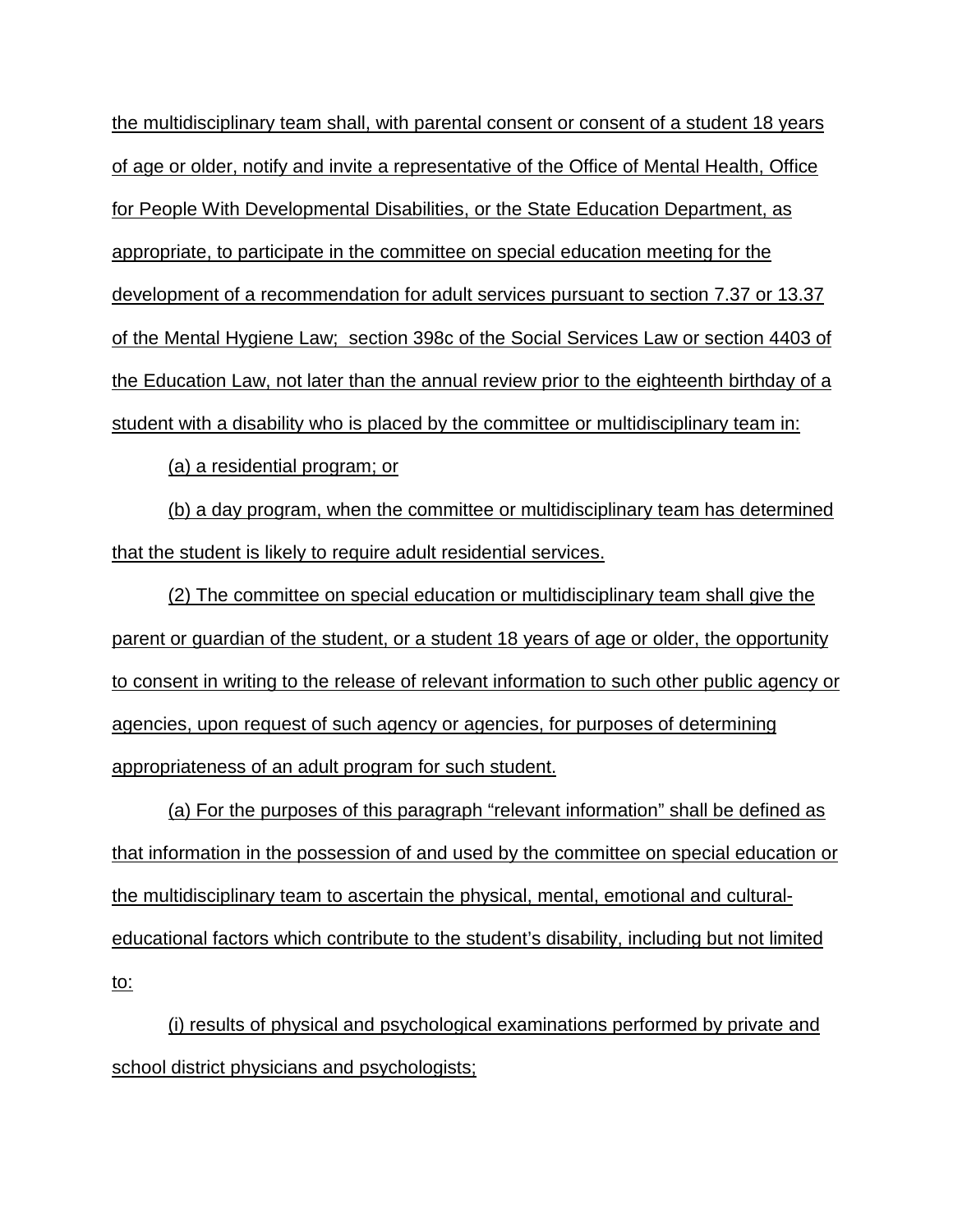(ii) relevant information presented by the parent, guardian and teacher;

(iii) school data which bear on the student's progress including the student's most recent individualized education program;

(iv) results of the most recent examinations and evaluations performed pursuant to section 200.4 of this Part; and

(v) results of other suitable evaluations and examinations possessed by the committee on special education or multidisciplinary team.

Nothing is in this subparagraph shall be construed to require any committee on special education or multidisciplinary team to perform any examination or evaluation not otherwise required by law or regulation.

(b) Upon consent obtained pursuant to this paragraph, the committee on special education or multidisciplinary team shall forward the student's name and other relevant information in a report to the appropriate public agency as determined by the committee on special education or multidisciplinary team, based upon the student's disability and physical, mental, emotional and social needs.

(c) The committee on special education or multidisciplinary team shall forward additional and updated relevant information to the appropriate public agency upon the request for such information by such agency, with the consent of the student's parent, or the student, if such student is 18 years or older.

(3) When the committee on special education or multidisciplinary team is notified by the public agency which received the report that such state agency is not responsible for determining and recommending adult services for the student, the committee on special education or multidisciplinary team shall forward the report to another public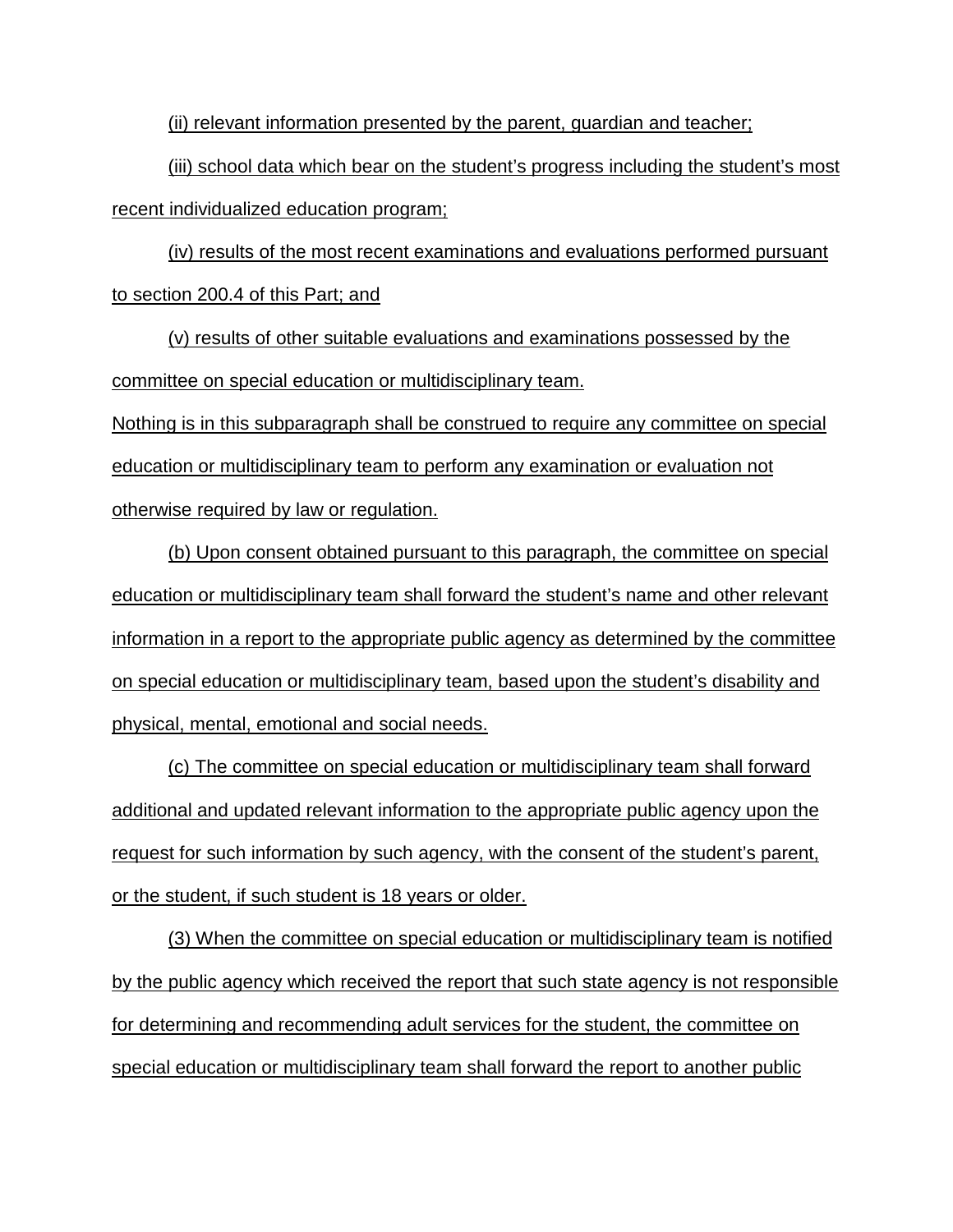agency; or, if the committee on special education or multidisciplinary team determines that there exists a dispute as to which state agency has the responsibility for determining and recommending adult services, the committee on special education or multidisciplinary team may forward the report to the Council on Children and Families for a resolution of the dispute.

8. Paragraph (6) of subdivision (a) of section 200.5 of the Regulations of the Commissioner of Education is amended as follows:

(6) Other required notifications. A parent of a student with a disability shall also be provided written notification as follows:

 $(i)$  . . .

 $(ii)$  . . .

[(iii) For students described in section 200.4(i)(1), notice must be provided to the parent and, beginning at age 18 to the student, in accordance with section 200.4(i)(2) and (3) of this Part.]

 $[(iv)]$  (iii) . . .

 $[(v)]$   $(iv)$  . . .

9. Subparagraph (iii) of paragraph (1) of subdivision (b) of section 200.4 of the Regulations of the Commissioner of Education is amended as follows

(iii) prior to releasing any personally identifiable information as described in subdivision (e) of this section, in accordance with sections 200.2(b)(6) and 200.4(h) and (i) of this Part;

10. Subparagraph (i) of paragraph (3) of subdivision (j) of section 200.5 of the Regulations of the Commissioner of Education is amended as follows: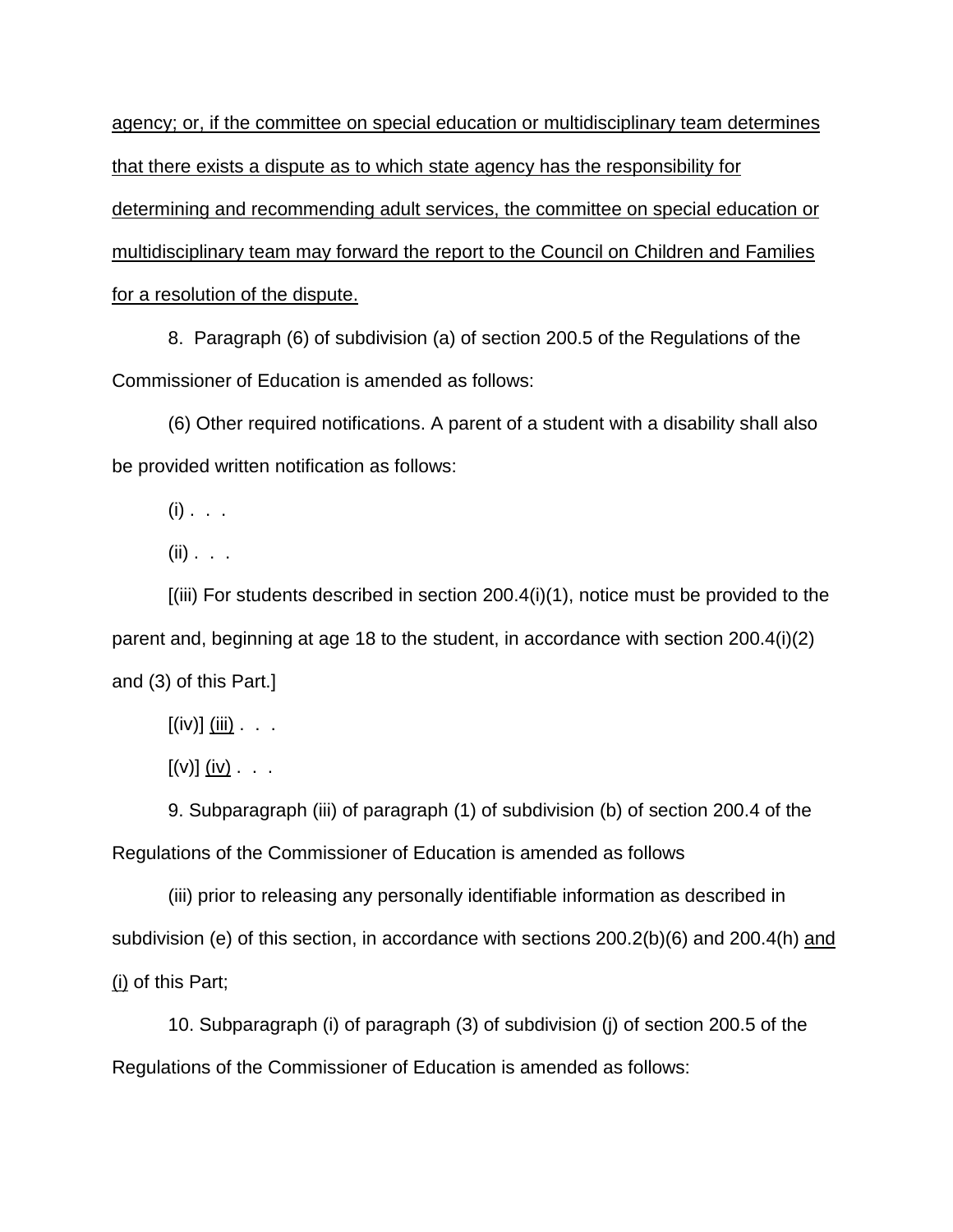(i) Except as provided in subparagraph (ii) of this paragraph and paragraph (6) of this subdivision, appointment from the impartial hearing officer list must be made in accordance with the rotational selection process established in section 200.2(e)(1) of this Part and the administrative procedures established by the board of education pursuant to section [200.2(b)(9)] 200.2(b)(8) of this Part.

- $(a)$  . . .
- $(b)$  . . .
- $(c)$  . . .

11. Paragraph (1) of subdivision (f) of Section 200.15 is amended as follows:

(f) Procedures for the protection of students. All residential schools subject to this section shall develop written procedures for the protection of students from abuse, neglect and significant incidents. Such procedures shall include, but need not be limited to, the following:

(1) *Duty to report reportable incidents to the Vulnerable Persons' Central Register.*

 $(i)$  ...

(ii)…

12. Subdivision (g) of section 200.15 is amended as follows:

(g) Out-of-State residential schools. In addition to the provisions of subdivisions (c)(1)(i) through (vii), (d), (e), (f)(1)(ii), (f)(2), (f)(3)(i)-(ii), (f)(4)(i) and (iii), (h), (i)(1), (j), (l)(1)and (m) of this section, out-of-State residential schools shall comply with following requirements:

 $(1)$  …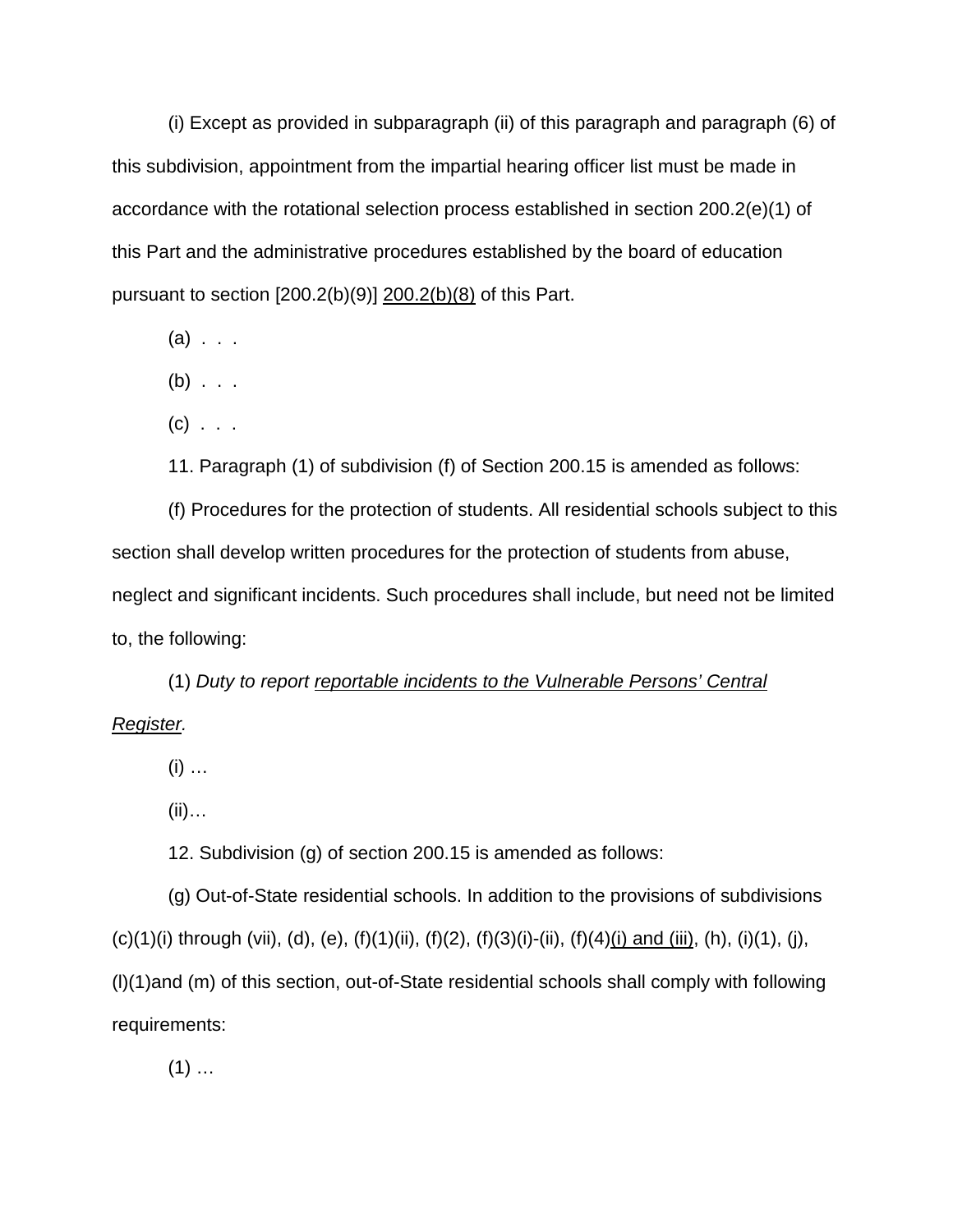$(2)$  ...

 $(3)$  ...

 $(4)$  …

13. A new subdivision (n) of section 200.15 is added as follows:

(n) *Duty to report crimes to law enforcement*. All in-State residential schools subject to this section shall have policies and procedures in place to identify and report possible crimes against a student by a custodian to local law enforcement officials.

14. Paragraph (1) of subdivision (c) of Section 200.16 is amended as follows:

(c) *Individual evaluation and reevaluation*. (1) Upon the consent and selection by the parent of an approved program with a multidisciplinary evaluation component to conduct an individual evaluation, as defined in section 200.1(aa) of this Part, the board shall arrange for such evaluation by the [service provider] approved evaluator, as defined in section 200.1(ppp) of this Part, selected by the parent. In addition, with the consent of the parents, approved evaluators and committees shall be provided with the most recent evaluation report for a child in transition from programs and services provided pursuant to title two-a of article 25 of the Public Health Law. Nothing herein shall be construed to prohibit an approved evaluator or the committee from reviewing other assessments or evaluations to determine if such assessments or evaluations fulfill the requirements of this Part.

15. Paragraph (1) of subdivision (b) of section 201.11 of the Regulations of the Commissioner of Education is amended as follows:

(1) Upon receipt of or filing of a due process complaint notice for an expedited hearing, the board of education shall arrange for an impartial hearing and the